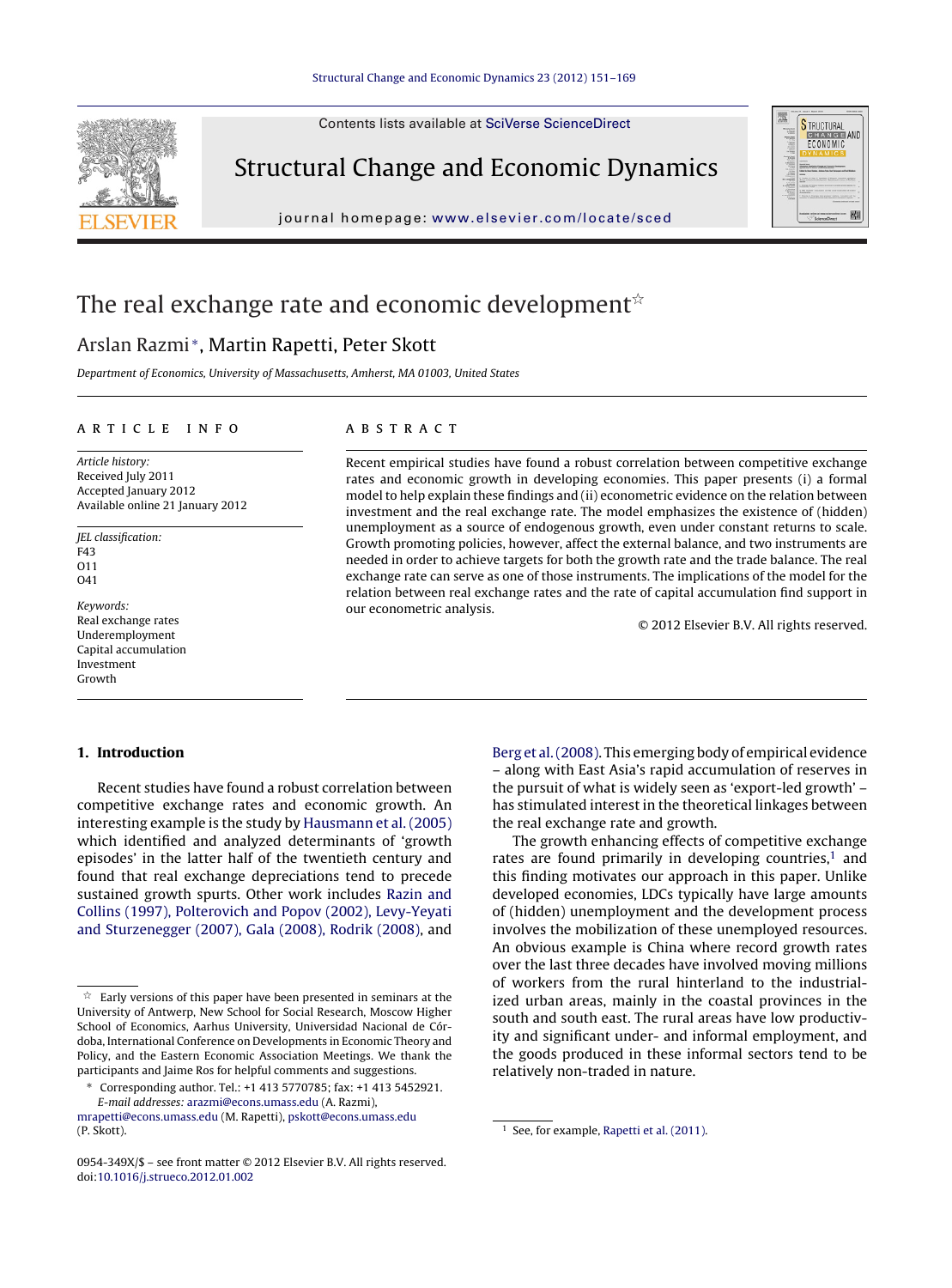The classic Lewis model captures the dual character of developing economies and the elastic supply of labor to the modern sector but pays little attention to trade and aggregate demand. These aspects are addressed in openeconomy versions of Keynesian and Kaleckian models in which depreciations tend to boost demand and raise output in the short-run. A redistribution of income towards profits, moreover, can stimulate long-run growth in a profit-led regime in these models.<sup>2</sup> The 'balance of payments con-strained' growth model (BPCG), first developed by [Thirlwall](#page--1-0) [\(1979\),](#page--1-0) adds to this argument by suggesting that the need for external balance puts a limit on the sustainable levels of aggregate demand. $3$  To the extent that real exchange rate depreciations relax the external constraint, a depreciation would promote growth in this framework.

Like the Kaleckian and BPGC models, the model in this paper focuses on the mobilization of unemployed resources, but there are important differences. Both the Kaleckian and the BPCG models emphasize quantity adjustments over external relative price adjustments, and the real exchange rate is often treated as an exogenously given constant in these models. Real depreciations, moreover, may be expansionary, but the specifications of export and import functions in most BPGC models imply that continuously depreciating exchange rates are required in order to obtain a lasting effect on growth. Our analysis, by contrast, sees the real exchange rate as a key variable, and we assume that the demand for exports is perfectly elastic.

We set up a stylized model of a small open economy with two sectors; amodern sector produces a tradable good while the output of the traditional sector is non-tradable. Only the former uses capital and, owing to the underdeveloped nature of the industrial sector, all capital goods are imported. The framework has affinities with the 'dependent economy model,' but unlike the standard versions of this model, we assume that there is substantial hidden or open unemployment.

The model implies that changes in the real exchange rate affect the level and composition of employment and that the real exchange rate can, therefore, be used to facilitate sustained capital accumulation and economic growth. The basic intuition behind these results is straightforward. Growth is endogenous in a dual economy without full employment, as evidenced for instance by the classic Harrod-Domar and Lewis models. This endogeneity of the growth rate also applies to open economies, but in open economies one needs to consider the implications of growth promoting policies for the external balance. An increase in the growth rate may require a more competitive exchange rate, and this adjustment need not happen automatically.4 Recently, [Rodrik](#page--1-0) [\(2009\)\[p](#page--1-0). 23] has argued that, in the presence of trade balance constraints, "industrial policy can be assigned to the structural transformation target while the exchange rate is assigned to the external balance." Our model can be interpreted as a formal development of this argument.

Mainstream macroeconomic theory has traditionally seen the real exchange rate as an endogenous variable whose value is determined in a general equilibrium set-up by 'deeper' parameters such as preferences, factor endowments, and productivity. In accordance with this view, the role of exchange rate policy in causing or sustaining growth has been played down. A body of literature shows, however, that the real exchange rate tracks the nominal exchange rate quite closely over time which suggests that targeting the latter may effectively target the former as well, at least in the short- and medium-run. Moreover, the ability of policy to target the exchange rate in the presence of capital mobility may have been underestimated. Governments have a variety of policy options including monetary and fiscal policy, saving incentives, capital controls, and reserve management, and the evidence suggests that governments do indeed use these instruments to influence exchange rates.<sup>5</sup> These empirical observations are consistent with the model in this paper. The model has a continuum of equilibrium paths. All of the paths have balanced trade, but the growth rates and the real exchange rates differ across paths, and the existence of these different paths leaves an opening for policy to influence the outcome.

The empirical part of the paper examines the implications of the model for the relationship between real exchange rate changes and the rate of capital accumulation. In the absence of a sophisticated industrial sector that has the capacity to supply domestic capital goods requirements, a more ambitious accumulation target requires an undervalued exchange rate to offset the effects on the external balance. We show that real exchange rate undervaluations are (statistically) significant drivers of investment growth, but only in developing countries. This result, which is in line with the model, is robust to different specifications, controls, and econometric methods.

To the extent that underemployment of resources and the balance of payments constraint play a crucial role, two important recent papers that perhaps come closest to this contribution are [Gala](#page--1-0) [\(2008\)](#page--1-0) and [Porcile](#page--1-0) [and](#page--1-0) [Lima](#page--1-0) [\(2010\).](#page--1-0) However, the former explicitly focuses on the short run, assuming adjusting capacity utilization and nominal wage rigidity and, unlike our two-sector version of a small open economy, both use a one-good model with mark-up pricing in an "imperfect substitutes" framework. The Porcile and Lima study is purely theoretical while

<sup>2</sup> See, for example, [Blecker](#page--1-0) [\(2002\).](#page--1-0) To the extent that they come at the expense of other countries, these effects in Kaleckian models have a beggar-thy-neighbor flavor. See [Blecker](#page--1-0) [and](#page--1-0) [Razmi](#page--1-0) [\(2008\)](#page--1-0) for an investigation of the "fallacy of composition" argument.

See [Porcile](#page--1-0) [and](#page--1-0) [Lima](#page--1-0) [\(2010\)](#page--1-0) for a recent contribution in this tradition.

<sup>4</sup> See, for example, [Chinn](#page--1-0) [and](#page--1-0) [Wei](#page--1-0) [\(2008\).](#page--1-0) The lack of exchange rate adjustment in the face of external imbalances may hinder growth, as has been eloquently illustrated in recent decades by the economic performance of several developing countries that experienced stop-and-go

cycles during which foreign exchange shortages typically led to the interruption of growth instead of smooth exchange rate depreciations.

<sup>5</sup> A detailed discussion of these policy issues is beyond the scope of this paper but see, for example, the 'fear of floating' literature emanating from [Calvo](#page--1-0) [and](#page--1-0) [Reinhart](#page--1-0) [\(2002\),](#page--1-0) who show that, in the aftermath of the Asian crises, developing countries have systematically intervened in the foreign exchange market to manage the behavior of exchange rates. [Levy-Yeyati](#page--1-0) [and](#page--1-0) [Sturzenegger](#page--1-0) [\(2007\)](#page--1-0) find evidence that in the 2000s such interventions have aimed to maintain competitive exchange rates or to avoid overvaluations.